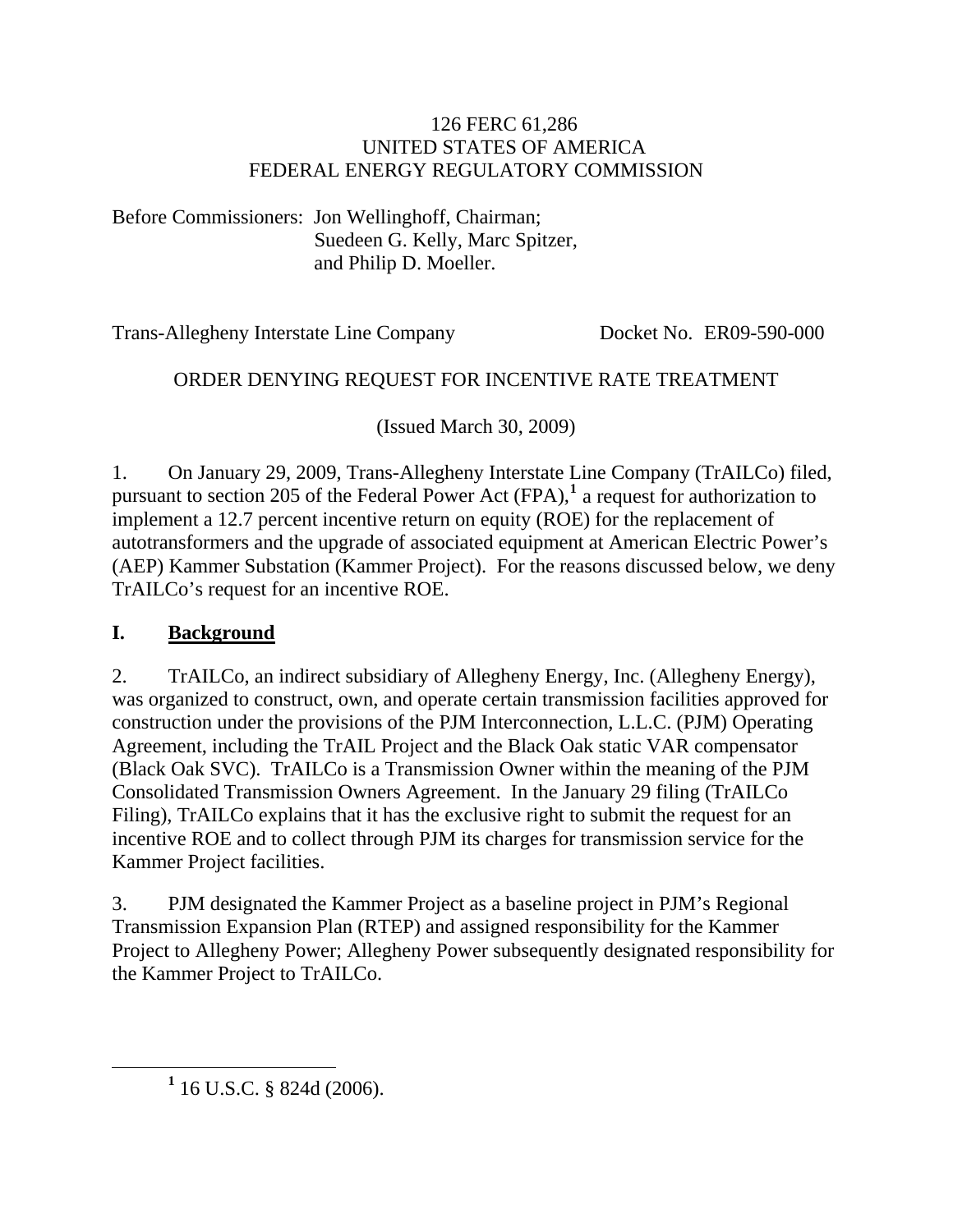4. The Commission previously granted an incentive ROE of 12.7 percent for the TrAIL Project and the Black Oak SVC.**[2](#page-1-0)** TrAILCo seeks the same incentive ROE for the Kammer Project.

### **II. Request for Incentive ROE and Project Description**

5. According to TrAILCo, the autotransformers at the Kammer Substation are necessary for the reliability of the PJM transmission system and to reduce congestion in west-to-east power transfers. In its filing, TrAILCo explains that the existing autotransformers at the Kammer Substation are nearing the end of their useful life and are projected to be overloaded in 2012. The existing transformers were installed in 1970. TrAILCo explains that the "B" phase transformer failed in Spring 2007 and was replaced with the spare transformer. Thus, currently there is no other transformer available if another transformer should fail. TrAILCo also states that replacing the existing autotransformer bank with a new bank will increase reliability and reduce congestion by creating additional capacity. TrAILCo states that since 2005, the PJM transmission system has experienced over 3,300 hours of congestion with the Kammer autotransformer banks as the limiting element, resulting in approximately \$220 million in congestion charges during that period.**[3](#page-1-1)**

6. TrAILCo states that the existing 765/500 kilovolt (kV) 500 megavolt ampere (MVA) autotransformers will be replaced with three single-phase 765/500 kV 750 MVA autotransformers, a single phase spare 765/500 kV 750 MVA autotransformer, and associated equipment. TrAILCo has contracted with AEP to remove the existing autotransformers, install the new autotransformer bank and perform other work necessary to accommodate the new autotransformer bank. The Kammer Project is projected to be completed by November 1, 2009, and TrAILCo expects to invest approximately \$54 million.

<span id="page-1-1"></span>**3** TrAILCo Filing at 8.

<span id="page-1-0"></span>**<sup>2</sup>** *See Allegheny Energy, Inc., et al.*, 116 FERC ¶ 61,058 (2006), *order on reh'g*, 118 FERC ¶ 61,042 (2007) (declaratory order granting an incentive ROE to the TrAIL Project); *Trans-Allegheny Interstate Line Company*, 119 FERC ¶ 61,219 (2007) (conditionally granting request to apply the previously granted incentive ROE to TrAILCo's formula rate, subject to the outcome of a hearing, and conditionally granting an incentive ROE for the Black Oak SVC, subject to the outcome of the same hearing). In a settlement filed on March 14, 2008 in Docket No. ER07-562-000, an incentive ROE of 12.7 percent was established for the TrAIL Project and the Black Oak SVC. The settlement also established a base ROE of 11.2 percent, plus a 50 basis point adder for continuing membership in PJM, for a total base ROE of 11.7 percent for all non-incentive transmission facilities. *See Trans-Allegheny Interstate Line Company*, 124 FERC ¶ 61,075 (2008) (order approving uncontested settlement).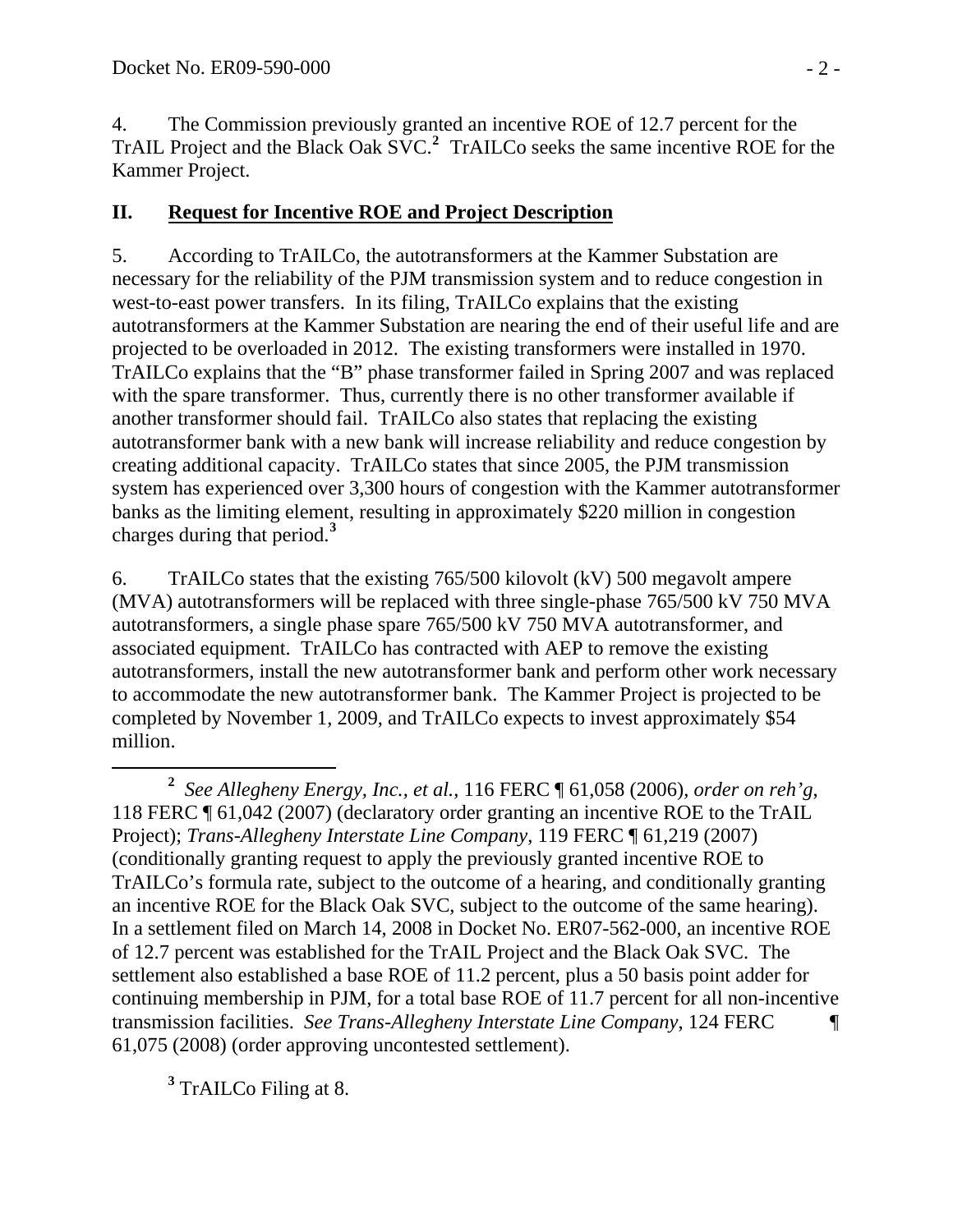7. TrAILCo states that the new transformers will include state-of-the-art monitoring equipment that will permit TrAILCo to (a) recognize developing problems before they result in severe failures, (b) switch from preventative maintenance to condition-based maintenance (thereby reducing the amount of time the Kammer Substation is out of service for maintenance), and (c) improve operation by providing a real-time prediction of overload capability. TrAILCo also claims that the new transformers will be built with improved material and will incorporate significant design changes that will make them more robust than the original transformers.

# **III. Notice of Filing and Responsive Pleadings**

8. Notice of TrAILCo's filing was published in the *Federal Register*, 74 Fed. Reg. 7,414 (2009), with interventions, protests and comments due on or before February 19, 2009. Dominion Resources Services, Inc., Exelon Corporation and the Public Service Commission of Maryland (Maryland Commission) filed timely motions to intervene. The Maryland Commission subsequently filed a protest of the TrAILCo Filing one day out of time. Old Dominion Electric Cooperative (Old Dominion) filed a motion to intervene one day out of time. American Municipal Power-Ohio, Inc. (AMP-Ohio) filed a timely motion for leave to intervene and protest. The Maryland Office of People's Counsel (Maryland People's Counsel) filed a timely motion to intervene, protest and request for hearing. On March 6, 2009, TrAILCo filed a motion for leave to answer and answer. On March 24, 2009, Maryland People's Counsel filed an answer in opposition to TrAILCo's answer or, alternatively, for leave to reply to TrAILCo's answer.

# **IV. Discussion**

# **A. Procedural Matters**

9. Pursuant to Rule 21[4](#page-2-0) of the Commission's Rules of Practice and Procedure,<sup>4</sup> the timely, unopposed motions to intervene serve to make the entities that filed them parties to this proceeding. Given the early stage of the proceeding and the absence of undue prejudice or delay, we will grant Old Dominion's motion to intervene out-of-time and accept the Maryland Commission's late-filed protest.

10. Rule  $213(a)(2)$  of the Commission's Rules of Practice and Procedure<sup>[5](#page-2-1)</sup> prohibits an answer to a protest or an answer to an answer, unless otherwise ordered by the decisional authority. We are not persuaded to accept TrAILCo's answer or Maryland People's Counsel answer and will therefore reject TrAILCo's and Maryland People's Counsels motions for leave to answer and answers.

<span id="page-2-1"></span><span id="page-2-0"></span> **<sup>4</sup>** 18 C.F.R. § 385.214 (2008).

**<sup>5</sup>** *Id.* § 385.213(a)(2) (2008).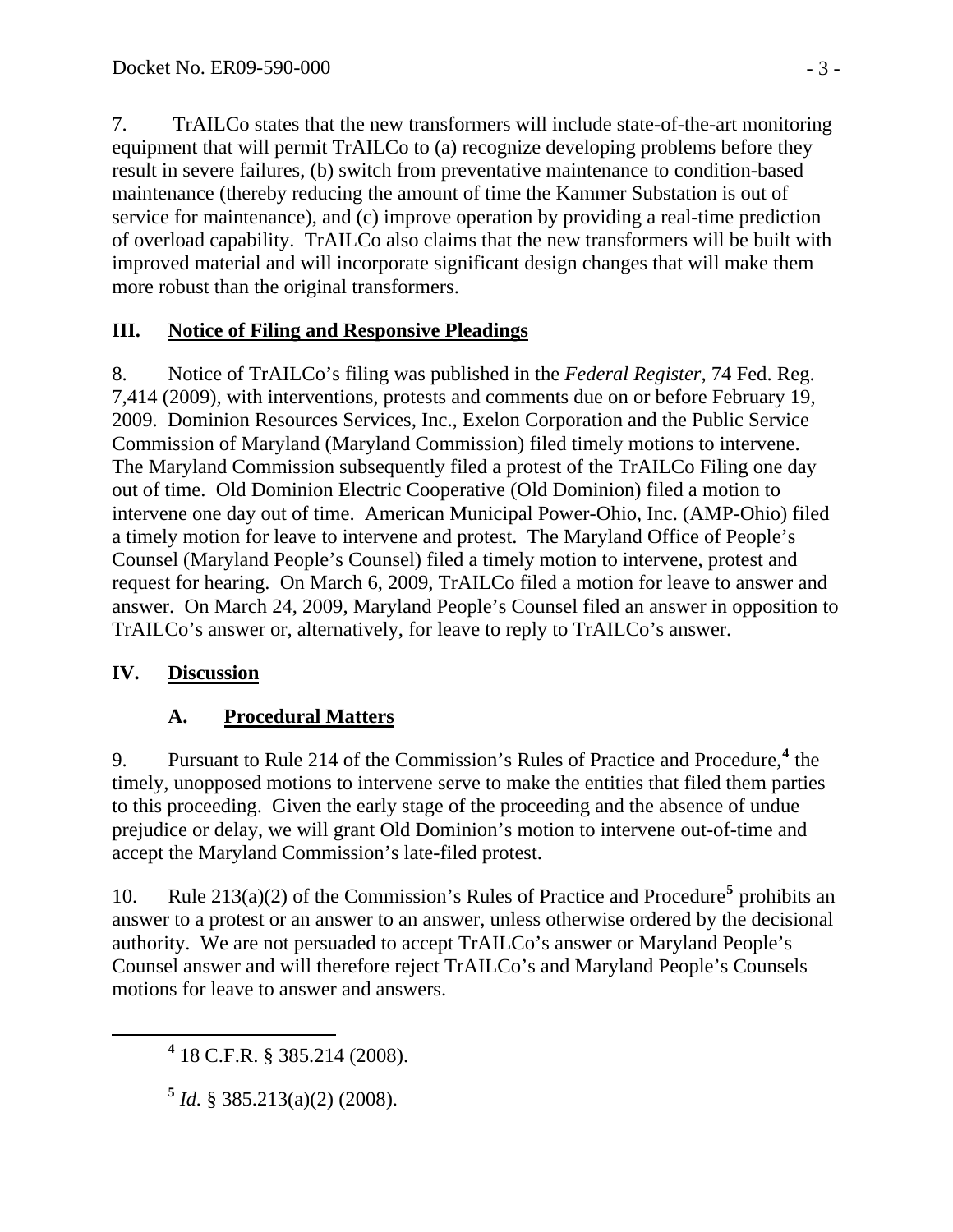### **B. Request for Incentives**

### **1. Section 219 Requirement to Ensure Reliability or Reduce Congestion**

11. In the Energy Policy Act of 2005 (EPAct 2005),<sup>[6](#page-3-0)</sup> Congress authorized incentivebased rate treatment for new transmission construction. Specifically, section 1241 of EPAct 2005 added a new section to the FPA, section 219,<sup>[7](#page-3-1)</sup> directing the Commission to establish by rule incentive-based (including performance-based) rate treatment for electric transmission. Order No. 679,<sup>[8](#page-3-2)</sup> the Commission's final rule, sets forth the processes by which a public utility can seek transmission rate incentives under FPA section 219, including the incentives requested by TrAILCo.

12. Order No. 679 provides that a public utility may file a petition for declaratory order or an FPA section 205 filing to obtain incentive rate treatment for transmission infrastructure investment that satisfies the requirements of FPA section 219. Applicants must demonstrate that the facilities for which they seek incentives either ensure reliability or reduce the cost of delivered power by reducing transmission congestion.**[9](#page-3-3)** Order No. 679 also establishes a rebuttable presumption that a project satisfies the threshold criteria for eligibility for transmission incentive treatment under FPA section 219 if: (1) a transmission project results from a fair and open regional planning process that considers and evaluates projects for reliability and/or congestion and is found to be acceptable to the Commission; or (2) a project has received construction approval from an appropriate state commission or state siting authority.**[10](#page-3-4)** Order No. 679-A clarified operation of the rebuttable presumption by noting that the authorities and/or processes on which it is based (e.g. a regional planning process, a state commission, or siting authority) must, in fact, consider whether the project ensures reliability or reduces the cost of delivered power by reducing congestion.**[11](#page-3-5)**

<span id="page-3-0"></span> **<sup>6</sup>** <sup>6</sup> Pub. L. No. 109-58, 119 Stat. 594, section 1241.

**7** 16 U.S.C. § 824s (2006).

<span id="page-3-3"></span><span id="page-3-2"></span><span id="page-3-1"></span>**<sup>8</sup>** *Promoting Transmission Investment Through Pricing Reform*, Order No. 679, FERC Stats. & Regs. ¶ 31,222 (2006), *order on reh'g*, Order No. 679-A, FERC Stats & Regs. ¶ 31,236 (2006), *order on reh'g*, 119 FERC ¶ 61,062 (2007).

**9** 18 C.F.R. § 35.35(i) (2008).

<span id="page-3-4"></span>**<sup>10</sup>** *Id*. *See also* Order No. 679-A, FERC Stats. & Regs. ¶ 31,236 at P 47.

<span id="page-3-5"></span>**<sup>11</sup>** Order No. 679-A, FERC Stats. & Regs. ¶ 31,236 at P 49.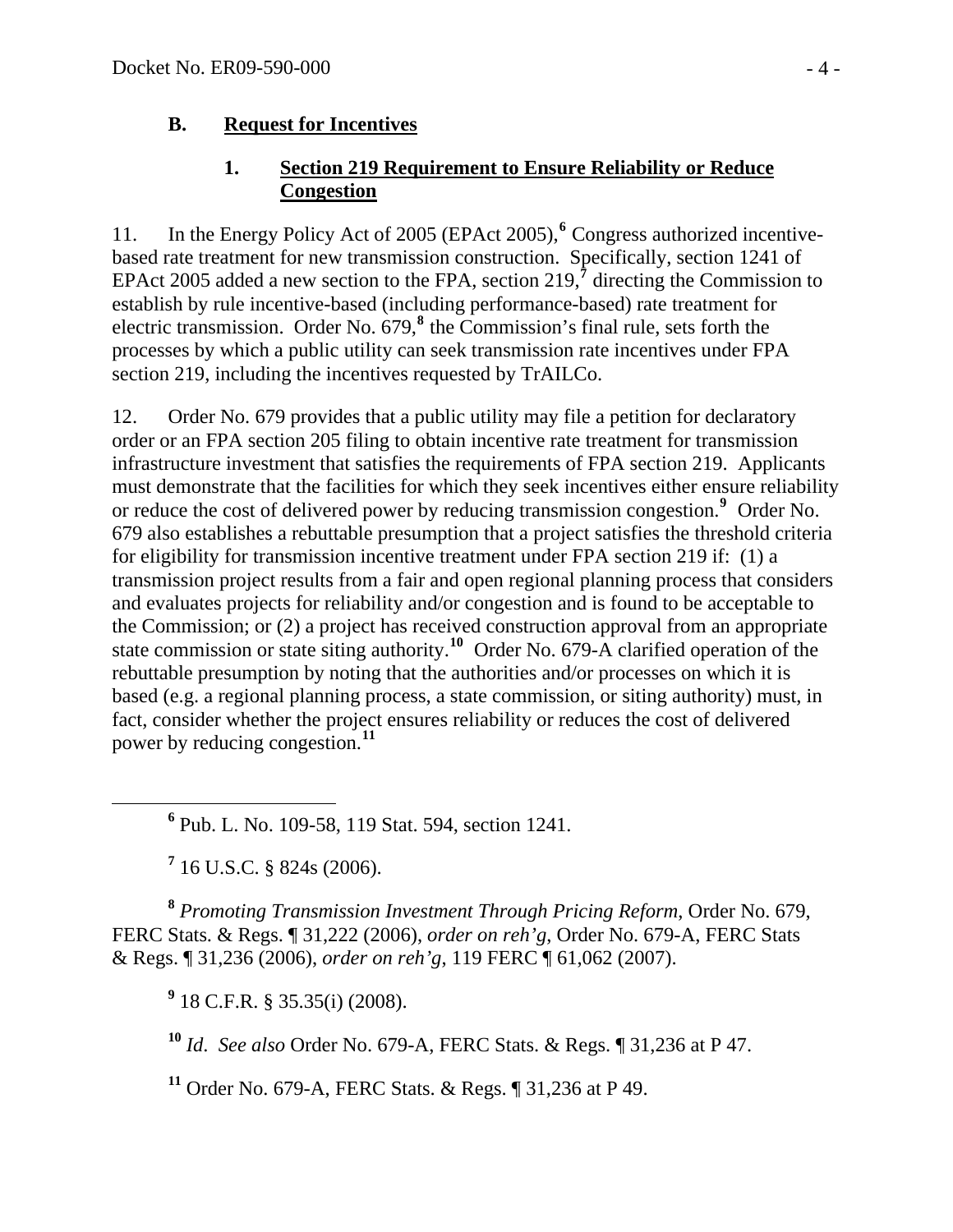### **a. Proposal**

13. TrAILCo states that the Kammer Project meets the rebuttable presumption under Order No. 679 based on the project being approved by the PJM Board of Managers and its inclusion in the PJM RTEP as a baseline project.

### **b. Protests**

14. Protestors do not dispute that the Kammer Project meets the rebuttable presumption under Order No. 679.

## **c. Commission Determination**

15. The Commission finds that the Kammer Project satisfies the requirements of FPA section 219 to ensure reliability or reduce congestion as a result of meeting the rebuttable presumption established in Order No. 679. The Kammer Project has been vetted and approved as part of PJM's RTEP as a baseline project, and this designation means that PJM made a determination that the Kammer Project mitigates congestion or ensures PJM's ability to continue to serve load reliably. The Commission has held that the PJM RTEP constitutes "a fair and open regional planning process," and thus qualifies for the rebuttable presumption provided in Order No. 679.**[12](#page-4-0)**

## **2. Nexus Requirement**

16. In addition to satisfying the FPA section 219 requirement that a project ensure reliability or reduce the cost of delivered power by reducing congestion, applicants must demonstrate that there is a nexus between the incentive sought for a particular project and the investment being made. In Order No. 679-A, the Commission clarified that the nexus test is met when an applicant demonstrates that the total package of incentives requested is "tailored to address the demonstrable risks or challenges faced by the applicant."**[13](#page-4-1)** As part of our evaluation of whether the incentives requested are tailored to address the demonstrable risks or challenges faced by the applicant, the Commission has found the question of whether a project is "routine" to be particularly probative. In *BG&E*, the Commission clarified how it would evaluate projects to determine whether they are routine.**[14](#page-4-2)** Specifically, to determine whether a project is routine, the Commission will

<span id="page-4-2"></span>**<sup>14</sup>** *BG&E*, 120 FERC ¶ 61,084 at P 52-55.

<span id="page-4-1"></span><span id="page-4-0"></span>**<sup>12</sup>** *Duquesne Light Co*., 118 FERC ¶ 61,087, at P 62-68 (2007); *see also Baltimore Gas and Electric Company*, 120 FERC ¶ 61,084, at P 41 (2007), *reh'g denied*, 122 FERC ¶ 61,204 (2008) (*BG&E*).

**<sup>13</sup>** Order No. 679-A, FERC Stats. & Regs. ¶ 31,236 at P 40.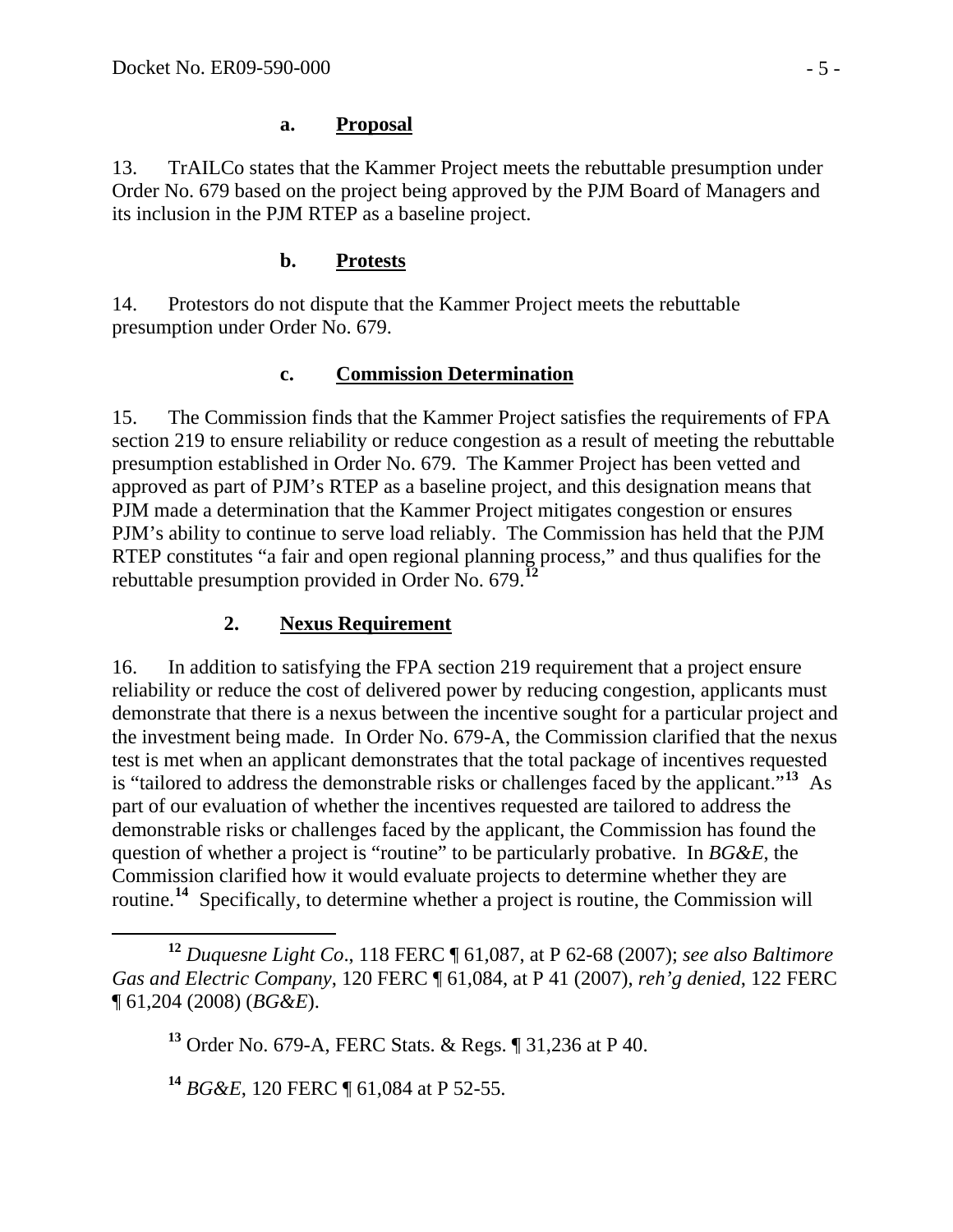consider all relevant factors presented by the applicant. For example, an applicant may present evidence on: (i) the scope of the project (e.g. dollar investment, increase in transfer capability, involvement of multiple entities or jurisdictions, size, effect on region); (ii) the effect of the project (e.g. improving reliability or reducing congestion costs); and (iii) the challenges or risks faced by the project (e.g. siting, internal competition for financing with other projects, long lead times, regulatory and political risks, specific financing challenges, other impediments).

## **a. Proposal**

17. TrAILCo states that the Kammer Project meets the test for a non-routine transmission addition and qualifies for an incentive. According to TrAILCo, it will be responsible for purchasing and contracting with a third party for the installation of three state-of-the-art single phase 765/500 kV 750 MVA autotransformers, a single phase spare and associated equipment. Replacing the autotransformers will also require "major upgrades" to the Kammer Substation, including relocating double circuit 138 kV lines and a 500 kV line, extending the Kammer Substation fence, installing additional fill to expand the substation yard, and expanding the oil containment.**[15](#page-5-0)** TrAILCo cites the nonroutine nature of these improvements to the Kammer Substation as support for an incentive.

18. TrAILCo also notes the large scope of the Kammer Project and explains that the Project will have a regional impact and improve reliability of cross-system transfers. TrAILCo states that the Kammer Substation has been a significant limiting factor on the PJM system and will be overloaded in 2012. By creating additional capacity without creating additional overloads, the Kammer Project will increase reliability and reduce congestion on west-to-east power transfers, thus benefiting the PJM region as a whole. TrAILCo underscores the state-of-the-art monitoring equipment involved and the use of higher grade materials and improved design. According to TrAILCo, these changes will allow the plant to move from preventive maintenance to condition-based maintenance and will reduce unplanned outages.

19. TrAILCo argues that the Commission should also consider the additional financial risk the Kammer Project poses given the other large investments undertaken by its parent company, Allegheny Energy, such as the TrAIL Project and the Potomac Appalachian Transmission Highline (PATH) Project. Since the Kammer Project is "logically related" to other projects which PJM has assigned to TrAILCo, TrAILCo contends that the Kammer Project meets the nexus requirement because, collectively, these projects are RTEP approved and are necessary to ensure continued reliability of the PJM transmission

<span id="page-5-0"></span>**<sup>15</sup>** TrAILCo Filing at n.37.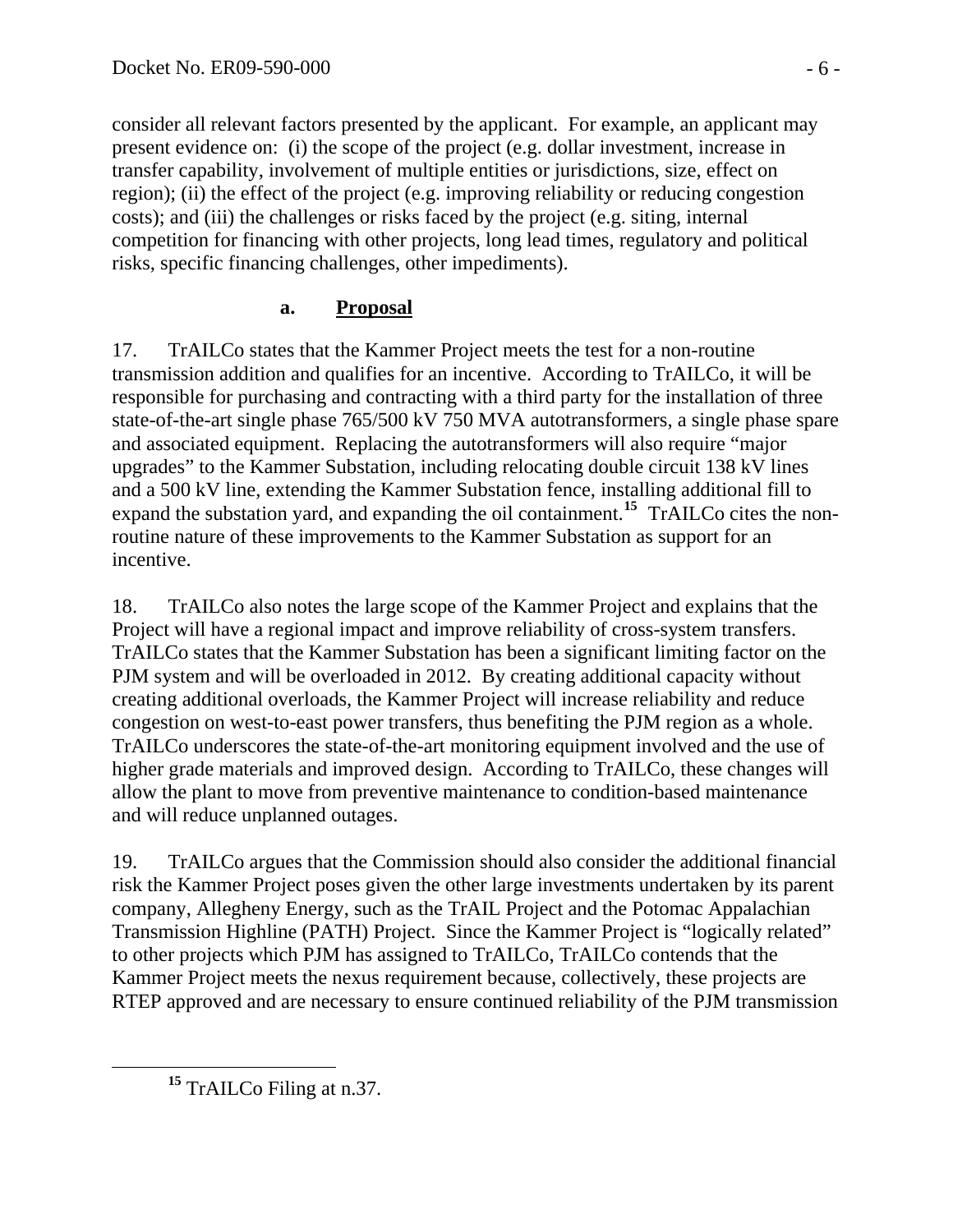system.<sup>16</sup> According to TrAILCo, the Kammer Project will add to the substantial financial burden it already carries as a result of the cumulative impact of the transmission projects it has undertaken, and the Commission should take this fact into account when evaluating the risks and challenges posed by the Kammer Project. TrAILCo states that Allegheny Power's willingness to maintain its commitment to transmission expansion should not be used as a reason to deny transmission incentives to later projects of smaller financial cost – if anything, the additional \$54 million investment for the Kammer Project supports a finding that the nexus finding previously made in the TrAIL Line and PATH proceedings should apply to the Kammer Project. TrAILCo argues that the large amount of Allegheny Power's investments in transmission supports an incentive ROE, especially in view of Allegheny Power's transmission investment prior to its recent commitments.**<sup>17</sup>** TrAILCo believes that the Commission's actions would be "counterproductive" if it were to deny an incentive ROE to a company that is making a large cumulative transmission investment merely because the project for which it requests an incentive ROE is not as large as projects for which the Commission has improved incentive ROEs.

20. Finally, TrAILCo notes that it has not sought an incentive ROE or other rate incentives for every project designated by Allegheny Power to TrAILCo. TrAILCo contends that it has responsibly heeded the Commission's directive that routine projects, even when assigned in the RTEP process, do not require rate incentives. TrAILCo also notes that the Kammer Project involves multiple parties.

### **b. Protests**

21. The Maryland People's Counsel argues that the requested incentive ROE is not just and reasonable. The Maryland People's Counsel contends that not one of the risks and challenges of the TrAIL Project is present with respect to the Kammer Project, which the Maryland People's Counsel describes as routine. The Maryland People's Counsel notes that the Kammer Project will not entail multi-jurisdictional proceedings, will not need to acquire additional rights-of-way, and will be finished within a year's time. The Maryland People's Counsel contends that the Kammer Project involves far fewer environmental regulatory issues than the TrAIL Project.

22. The Maryland People's Counsel also challenges the lack of an explanation for PJM's assignment of the Kammer Project to Allegheny Power instead of AEP, and Allegheny Power's subsequent assignment of the Project to TrAILCo. The Maryland People's Counsel questions why TrAILCo was assigned the Kammer Project by Allegheny Power since, as TrAILCo itself notes, TrAILCo already carries large financial

**<sup>16</sup>** *Id.* at 9.

**<sup>17</sup>** *Id.* at 10.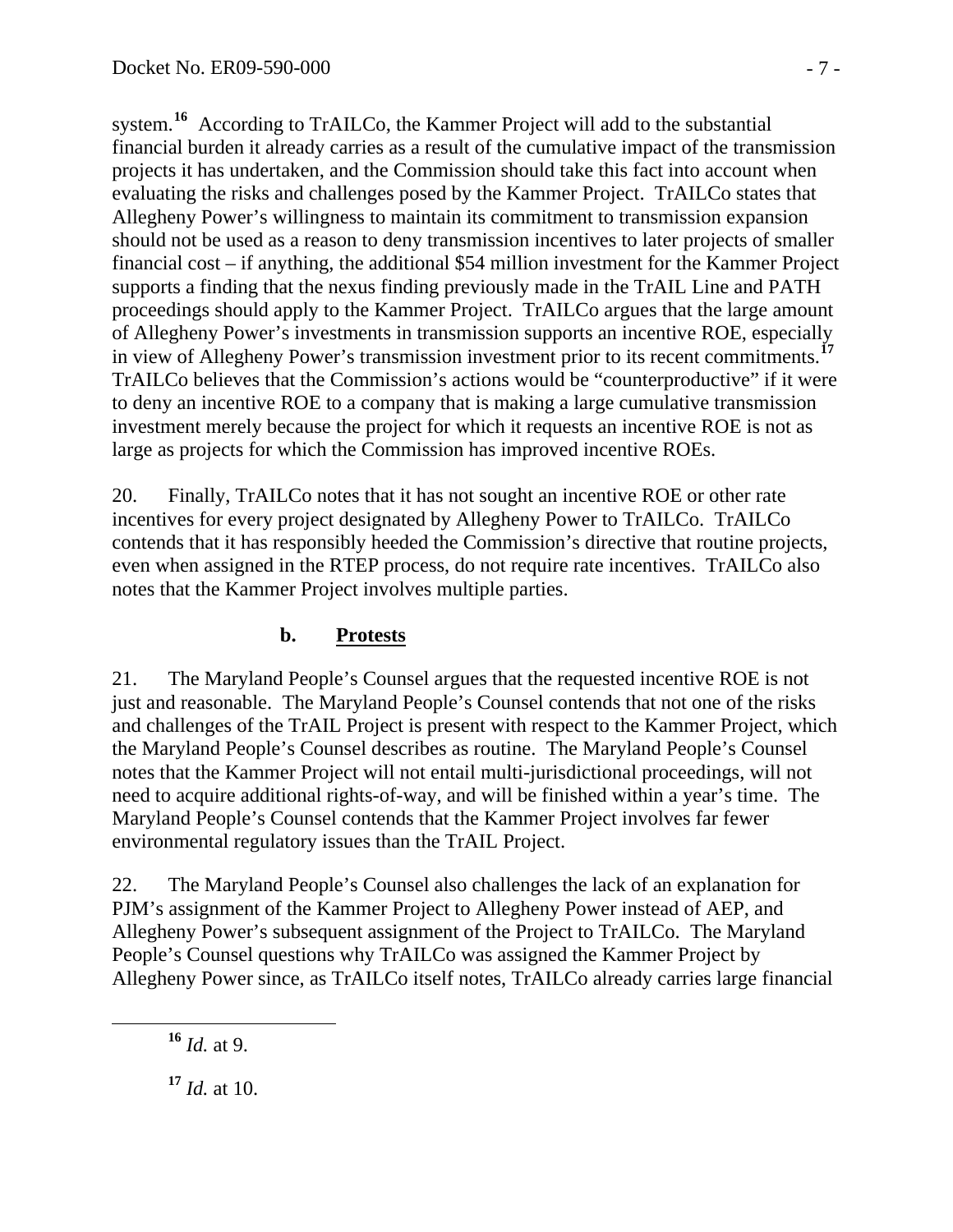transmission commitments. The Maryland People's Counsel claims that if Ohio Power (AEP's subsidiary) had retained the legal and financial responsibility for the Project, the ROE would be 11.7 percent or lower. The Maryland People's Counsel also notes that had Allegheny Power assigned the Kammer Project to Monongahela Power Company (one of Allegheny Power's transmission and distribution subsidiaries) instead of TrAILCo, the ROE would be 10.5 percent. The Maryland People's Counsel concludes that TrAILCo appears to be gaming the transmission incentive system. Finally, the Maryland People's Counsel contends that the Kammer Substation is not a part of, or directly connected to, any part of the TrAIL Line, and therefore the Kammer Project should not receive incentive treatment. The Maryland People's Counsel requests a hearing if the Commission does not deny the requested incentive ROE.

23. AMP-Ohio states that the Kammer Project "appears to be little more than a routine replacement and upgrade of a transformer bank"**[18](#page-7-0)** and that TrAILCo has failed to demonstrate that there are unusual financial and construction risks involved in replacing transformers that are "approaching the end of their useful life."**[19](#page-7-1)** AMP-Ohio argues that TrAILCo's request for a technology-based incentive is refuted by its statement that it will be using "state-of-the-art" technology, i.e. technology that is current instead of outdated, as opposed to "pushing the technology envelope."**[20](#page-7-2)** AMP-Ohio asks the Commission to reject TrAILCo's proposed 12.7 percent incentive ROE.

24. The Maryland Commission claims that TrAILCo has not demonstrated that the requested incentive rate is appropriate and will result in just and reasonable rates. The Maryland Commission raises three issues regarding the Kammer Project. First, the Maryland Commission questions how far along the Kammer Project was prior to the Commission issuing its transmission incentive rate policy, given the long lead times required for projects like the Kammer Project. Second, the Maryland Commission states that it presumes that the project will require the scheduling of line outages in PJM, but the TrAILCo Filing does not include an installation schedule for the Kammer Project or describe how that schedule might impact use of the PJM transmission system. Third, the Maryland Commission contends that TrAILCo has not provided sufficient information regarding the autotransformers to determine how technologically advanced they actually are. The Maryland Commission claims that an evidentiary hearing is necessary to determine whether the Kammer Project qualifies for an incentive rate.

<span id="page-7-2"></span>**<sup>20</sup>** *Id.* at 5.

<span id="page-7-0"></span>**<sup>18</sup>** AMP-Ohio Protest at 1.

<span id="page-7-1"></span>**<sup>19</sup>** *Id.* at 4 (quoting TrAILCo Filing at 8).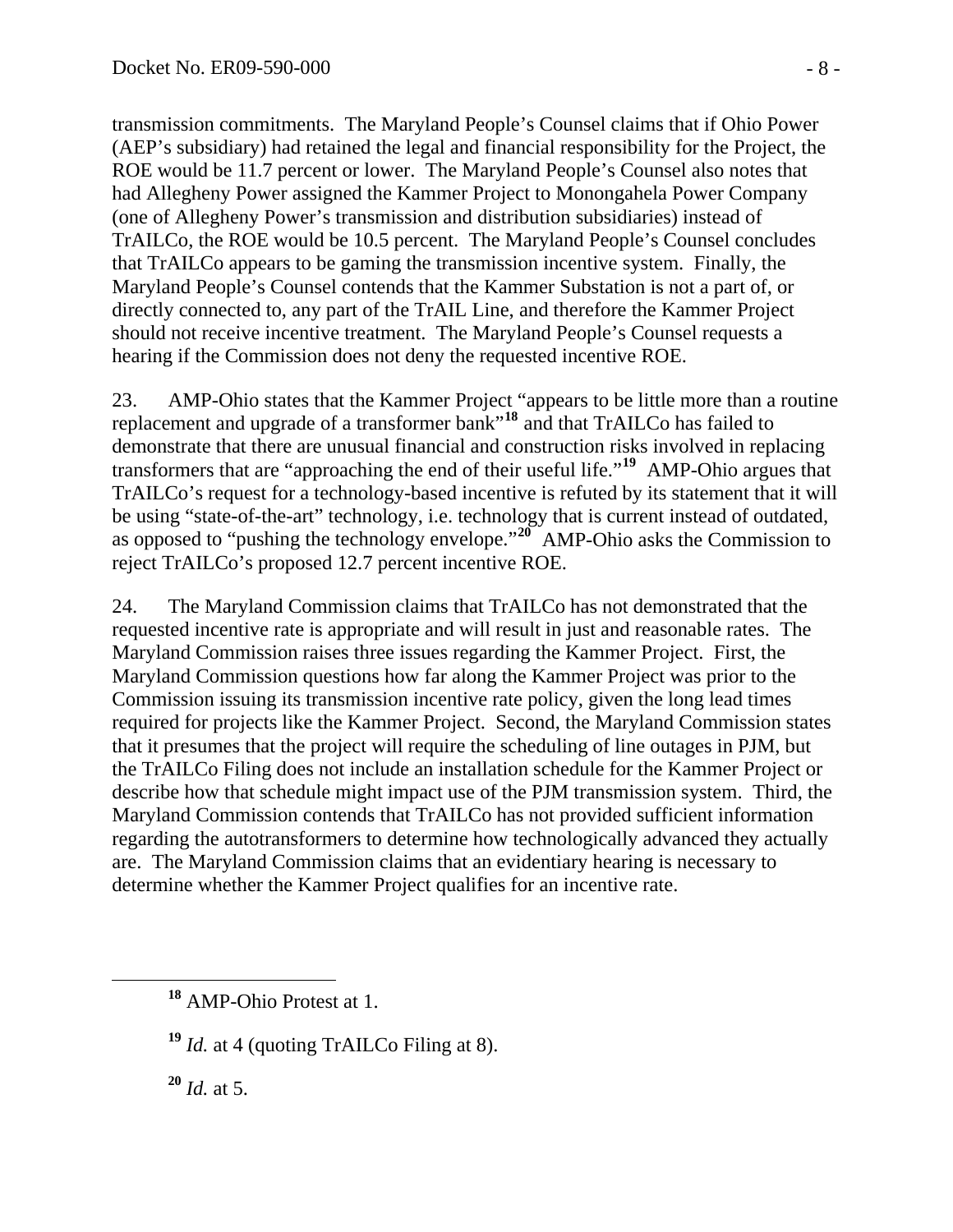#### **c. Commission Determination**

25. TrAILCo has not demonstrated that the Kammer Project warrants an incentive ROE under our nexus requirement. As discussed below, we find that TrAILCo has not demonstrated how the scope, effect and risks or challenges of the Kammer Project warrant an incentive ROE and, therefore, TrAILCo does not meet the nexus test.

26. The Commission has not prescribed a rigid set of criteria that projects must meet in order to satisfy the nexus test. Rather, the Commission evaluates on a case-by-case basis the scope, effects, and risks/challenges of projects before the Commission seeking incentive treatment. Nevertheless, in its filing, TrAILCo contends that the addition of the investment costs for the Kammer Project to the investment costs that TrAILCo and its parent company already bear "underscores the continued applicability of the nexus finding."**[21](#page-8-0)** Citing its collective investment in transmission expansion, including the TrAIL and Black Oak SVC Projects, TrAILCo requests that the Commission grant for the Kammer Project the same 12.7 percent incentive ROE that was granted for both the TrAIL and Black Oak SVC Projects.

27. TrAILCo's attempt to support the Kammer Project by tying it to the TrAIL and Black Oak SVC Projects is unpersuasive. First, the Commission notes that since the nexus finding is made on a case-by-case basis, there is no "continued applicability" of the nexus finding. Second, TrAILCo is essentially claiming that the Kammer Project is entitled to the same incentive ROE as the incentive ROE that the Commission granted for the TrAIL Project, a 210-mile, 500 kV transmission line traversing multiple states and requiring the acquisition of necessary rights-of-way.**[22](#page-8-1)** The Kammer Project is not comparable to the TrAIL Project in terms of scope, effects, risks and challenges. Similarly, the Kammer Project does not compare in terms of scope, effects, risks and challenges to TrAILCo's Black Oak SVC, the largest SVC in the United States and one of the largest in the world.

28. While TrAILCo will purchase and own four single-phase 765/500 kV 750MVA autotransformers, including one spare, and associated equipment, the Kammer Project involves only the Kammer Substation, is estimated to cost \$54 million and has an estimated completion date of November 1, 2009. In contrast, the TrAIL Project is much more costly and has a much longer lead time; it was estimated to cost \$820 million and had an estimated completion date of June 2011, five years after its approval in PJM's

**<sup>21</sup>** TrAILCo Filing at 10.

<span id="page-8-1"></span><span id="page-8-0"></span>**<sup>22</sup>** TrAILCo notes that of the 11 projects assigned to it, the Kammer Project is only the third project for which it has sought a rate incentive. The other two projects are the TrAIL and Black Oak SVC Projects. *Id.* at 11.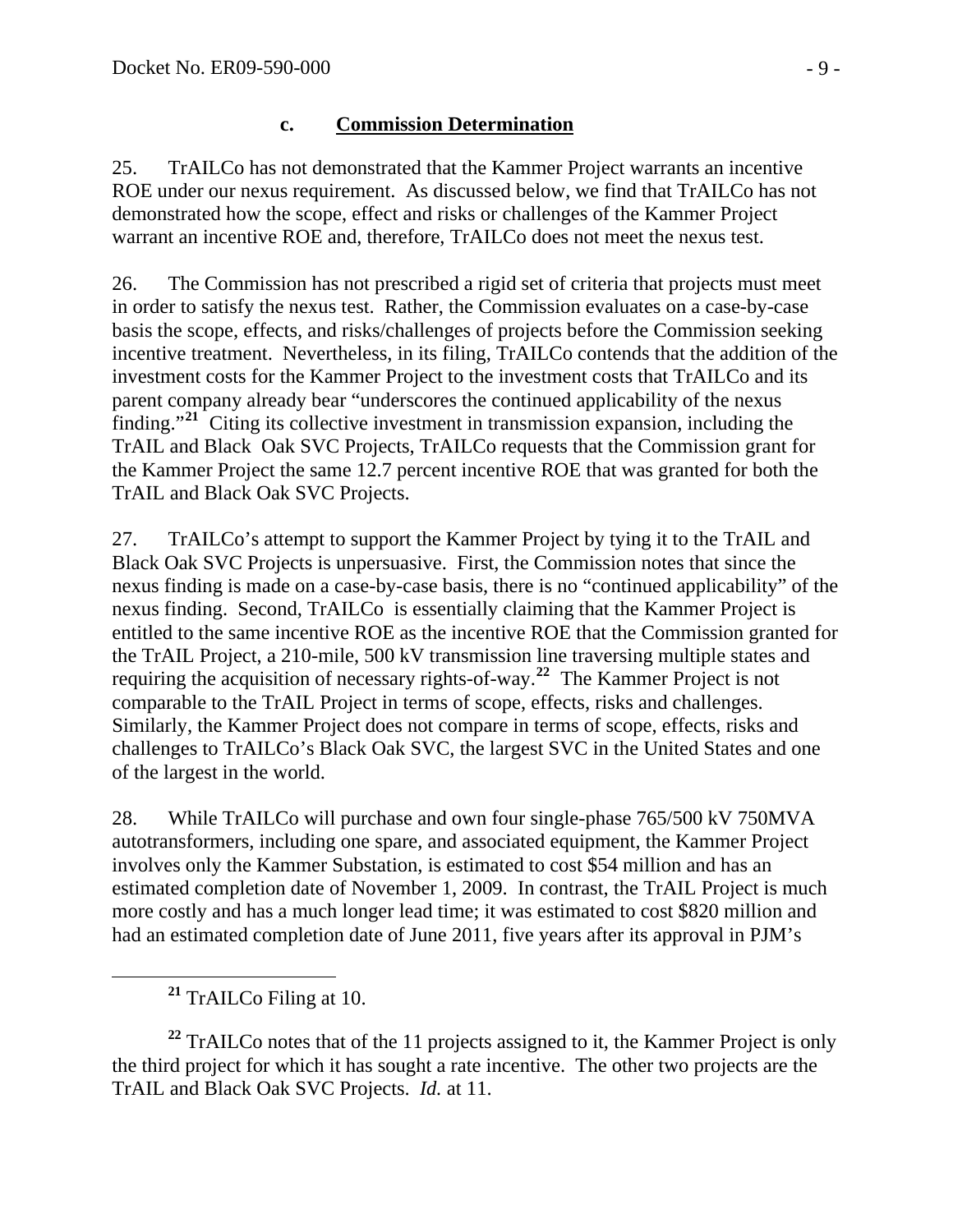RTEP. Further, the TrAIL Project presented significant risks: it was a 210-mile, 500 kV line that required TrAILCo to design the specific facilities needed to provide the transmission service, obtain siting approval, acquire the necessary rights-of-way and engage construction firms to translate the design into specific construction projects ready for integrated operation as part of the PJM grid within a five-year period. The Kammer Project, however, is confined to one substation, involves replacing three autotransformers (and adding one spare) and has a significantly smaller budget of \$54 million. The Kammer Project does not encompass the same significant scope and risks as other projects that have received the 12.7 percent incentive ROE. The Commission is not persuaded by TrAILCo's attempt to tie the Kammer Project to those projects for which the 12.7 percent incentive ROE has been granted.

29. In Order No. 679, the Commission also found that higher returns may be appropriate for certain projects, such as "where the risks…exceed the normal risks undertaken by a utility.<sup> $\cdot$ , $^{23}$  $^{23}$  $^{23}$ </sup> Under the facts of this case, TrAILCo has not shown how the Kammer Project presents either any unusual characteristics or risks, challenges, or benefits that warrant incentive treatment. TrAILCo has not demonstrated how the design, placement, installation, construction or operation of the Kammer Project will pose risks and challenges to TrAILCo. As we affirmed in Order No. 679-A, "the most compelling case for incentives are new projects that present special risks or challenges, not routine investments made in the ordinary course of expanding the system to provide safe and reliable transmission service."**[24](#page-9-1)**

30. The Commission is also not persuaded by the argument that we should consider the "cumulative burden" of all of the transmission expansion projects being undertaken by TrAILCo in evaluating TrAILCo's request for an incentive ROE for the Kammer Project.<sup>[25](#page-9-2)</sup> The Commission agrees with TrAILCo that "transmission incentives are designed to encourage needed expansion and upgrading of the nation's transmission system."<sup>[26](#page-9-3)</sup> Nevertheless, the fact that TrAILCo has invested in and received incentives for other significant transmission projects does not mean that all future projects undertaken by TrAILCo – regardless of their individual risks and challenges – also warrant incentive treatment. As noted above, the Commission evaluates transmission incentives requests on a case-by-case basis.

<span id="page-9-3"></span> $^{26}$  *Id.* 

<span id="page-9-0"></span>**<sup>23</sup>** Order No. 679, FERC Stats. & Regs. ¶ 31,222 at P 27.

<span id="page-9-1"></span>**<sup>24</sup>** Order No. 679-A, FERC Stats. & Regs. ¶ 31,236 at P 23.

<span id="page-9-2"></span>**<sup>25</sup>** TrAILCo Filing at 10.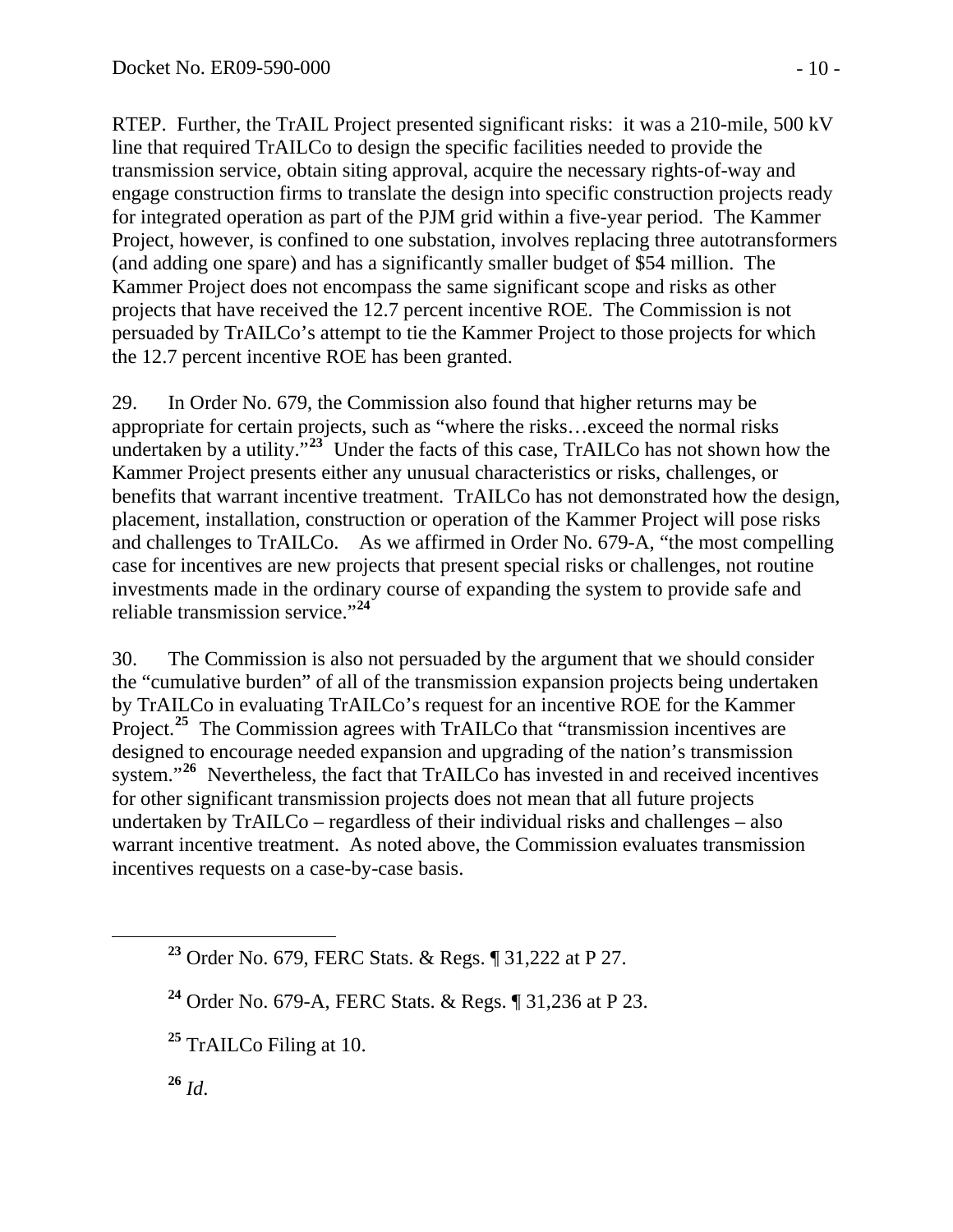31. With respect to the Kammer Project's designation as a baseline project in the PJM RTEP, the Commission has held that not all PJM RTEP Projects will necessarily qualify for incentives.**[27](#page-10-0)** For example, in *ComEd III*, the Commission stated that PJM's scrutiny of baseline projects, while significant, is not the only factor that will be considered in analyzing whether a project has met the nexus test.**[28](#page-10-1)** Rather, the Commission must examine such factors as the scope, effect, and risks or challenges faced by the project.**[29](#page-10-2)** The Commission reaffirmed this approach in *ComEd*. **[30](#page-10-3)**

32. For all the reasons described above, we find that the Kammer Project fails the nexus test, and we therefore deny TrAILCo's request for an incentive ROE.

33. In view of the rejection of the requested 12.7 percent incentive ROE, the Kammer Project is subject to an 11.7 percent ROE, which reflects the base ROE established in the settlement proceedings (11.2 percent) plus a 50 basis point adder for PJM participation.

34. We will dismiss the arguments concerning the assignment of responsibility for the Kammer Project by PJM to Allegheny Power (as opposed to AEP) as a collateral attack on a prior Commission order. On November 25, 2008, PJM filed in Docket No. ER06- 456-018 corrections to its November 14, 2008 filing, which designated the cost allocation and construction responsibilities for several projects, including the Kammer Project. PJM noted in the November 25 filing that it incorrectly assigned AEP the construction responsibilities for the Kammer Project in the November 14 filing and that it intended to assign the project to Allegheny Power instead. PJM therefore proposed reassigning the Kammer Project to Allegheny Power. No parties in that docket protested this change, and the Commission accepted the change in an order issued January 28, 2009.**[31](#page-10-4)**

35. Regarding the appropriateness of Allegheny Power assigning the Project to TrAILCo as opposed to its subsidiary Monongahela Power Company, we dismiss this objection. Under PJM's Operating Agreement and Transmission Owners Agreement,

**<sup>28</sup>** *ComEd III*, 124 FERC ¶ 61,231 at P 18.

**<sup>29</sup>** *Id*.

**<sup>30</sup>** *ComEd*, 125 FERC ¶ 61,250 at P 27.

<span id="page-10-4"></span><span id="page-10-3"></span><span id="page-10-2"></span>**<sup>31</sup>** *PJM Interconnection, L.L.C.*, 126 FERC ¶ 61,069 (2009) (order accepting cost responsibility assignments).

<span id="page-10-1"></span><span id="page-10-0"></span>**<sup>27</sup>** *See Commonwealth Edison Co. and Commonwealth Edison Co. of Indiana*, 124 FERC ¶ 61,231 (2008) (*ComEd III*). *See also Commonwealth Edison Co. and Commonwealth Edison Co. of Indiana*, 125 FERC ¶ 61,250 (2008) (*ComEd*).